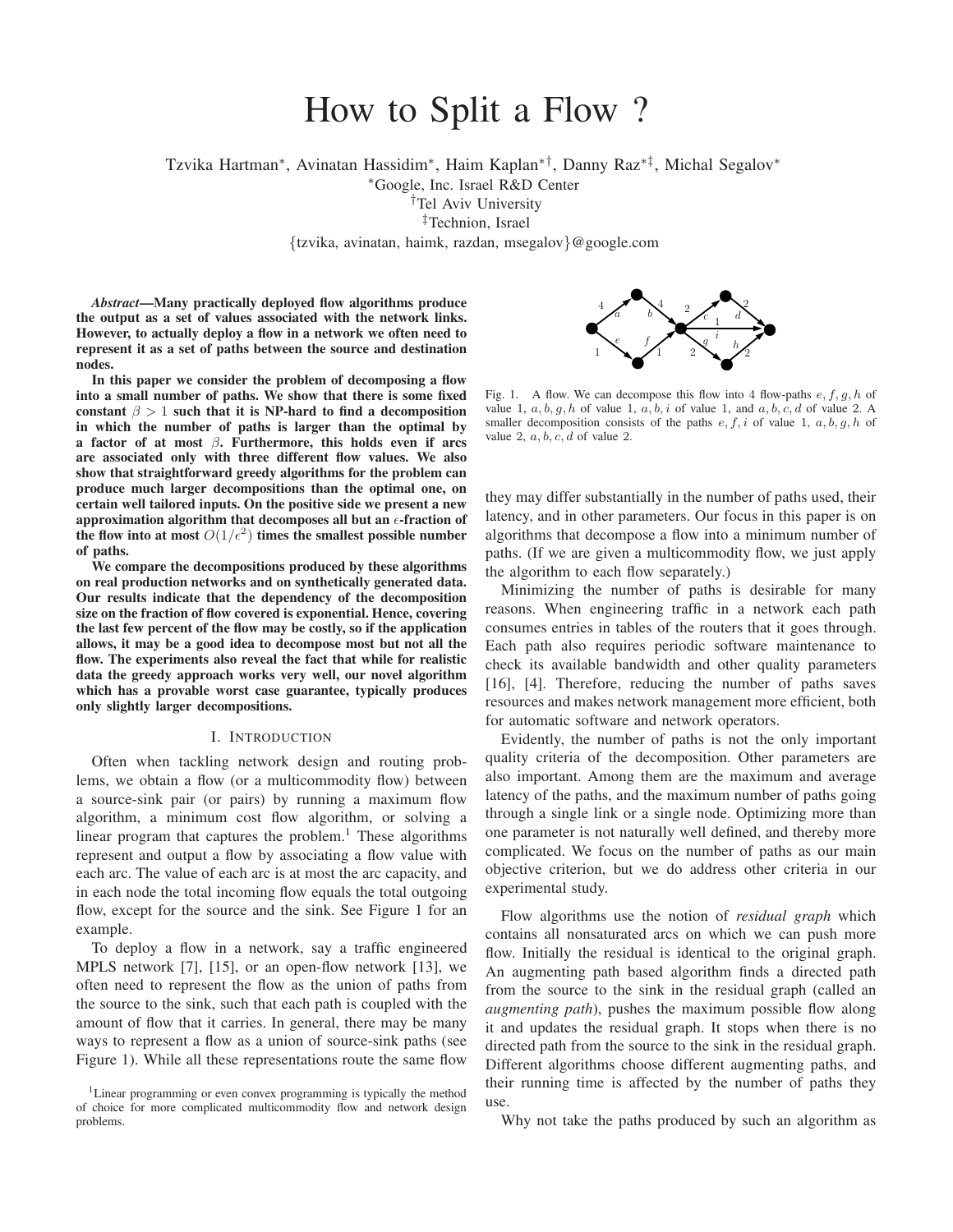our decomposition? There are two problems with this naive approach. First, the augmenting paths used by these algorithms are paths in the residual graph which contains arcs that are not in the flow, therefore these paths may not be contained in the original flow. See Figure 2 for such an example. Second, the number of these augmenting paths may be large, since even the fastest augmenting path algorithms use a quadratic (in the size of the graph) number of paths.



Fig. 2. In this flow  $f$  the capacities of all the arcs are 1. The dashed edges represent long paths. Assume that we run an augmenting path maximum flow algorithm, like, for example the algorithm of Edmonds and Karp on  $G(f)$ . The first augmenting path can be  $a, b, c$ . (Augmenting path algorithm augment flow on shortest residual paths.) After pushing one unit of flow on  $a, b, c$  we obtain the residual graph at the bottom of the figure. The next augmenting path is  $d, e, b', f, g$  which uses the arc  $b'$  which is opposite to b and is not in the original flow. The last augmenting path would be the concatenation of  $p_1$ , b and  $p_2$ .

#### *A. Our Results*

We consider two natural greedy algorithms for the problem, also studied by [18]. One picks the widest flow-path, removes it and recurses, we call it *greedy width*. The other picks a shortest (by latency) path, removes it and recurse, we call it *greedy length*.

We show that in the worst case these greedy algorithms produce a large decomposition compared to the optimal one. Specifically, the number of paths which they produce could be as large as  $\Omega(\sqrt{m})$ OPT where m is the number of arcs and  $OPT$  is the size of the optimal decomposition. Furthermore, this bad performance occurs even if we want to decompose only a constant fraction of the flow.

We give a new algorithm similar to the greedy algorithms mentioned above, and prove that for any  $\epsilon$  it decomposes  $(1 - \epsilon)$  fraction of the flow into at most  $O(\frac{OPT}{\epsilon^2})$  paths. In particular, for an appropriate choice of parameters, it can decompose  $1/3$  of the flow into at most  $OPT$  paths (see Section V). We consider two versions of this algorithm, one which we call the *bicriteria width* algorithm which is similar to the greedy width algorithm and the other which we call the *bicriteria length* algorithm which is similar to the greedy length algorithm.

It is known that the problem of decomposing a flow into the minimum number of paths is strongly NP-hard by a reduction from 3-partition [18]. But notice that the 3-partition problem is easy if all the flow values on the arcs are powers of 2, or if there are constantly many different values. So the reduction of

[18] does not indicate what is the complexity of our problem in these cases, which are common in real networks.

We show that even when there are only three different flow values on the arcs (and even if these values are only 1, 2, or 4) then the problem is NP-hard. Furthermore, our reduction also shows that it is hard to approximate the problem better than some fixed constant, i.e. there is some fixed constant  $\beta$ such that no algorithm can guarantee a decomposition with less than  $\beta$  · OPT paths in polynomial time unless  $P = NP$ .

In contrast, we show that if there are only two flow values  $x$ and y, such that x divides y, then there is a simple algorithm that finds an optimal decomposition.

We implemented the greedy algorithms and our new approximation algorithms and compared their performance on data extracted from Google's backbone network and on synthetically generated layered networks, representing intra data center networks.

For the Google network, we used a dataset consisting of a few hundred demands observed at a particular time period. For each such a demand, we generated a fractional multicommodity flow using an LP solver. We decomposed various fractions of each of the flows using these algorithms and compared the size of the decomposition they produce and the average and maximum latency of the paths. Our findings are as follows:

- 1) The greedy width algorithm produces the most compact decompositions on the data we used, with the bicriteria width algorithm lagging behind by a few percent. This indicates that flows on which the greedy width algorithm decomposes badly are unlikely to occur in real data. The greedy length and the bicriteria length algorithms perform 10-20% worse than their width counterparts. To eliminate the risk of getting a bad decomposition while using the greedy width algorithm it may make sense to run both the greedy width algorithm and our new bicirteria width algorithm and select the smaller decomposition.
- 2) The maximum and average latency of the paths produced by the greedy width and the bicriteria width algorithms were comparable. Somewhat counter-intuitively the maximum and average latency of the greedy length and the bicriteria length algorithms were slightly larger. This is a side affect of the fact that the decomposition produced by these algorithms were considerably larger This shows that on the data we tested, optimizing the number of paths does not sacrifice latency substantially.
- 3) The number of paths required increases exponentially with the fraction of the flow we decompose (again on the tested data sets).

# *B. Related work*

Vatinlen et al. considered exactly the same problem as we do, i.e. minimizing the number of paths. They gave an example showing that counter-intuitively, by eliminating cycles from the flow, the size of the optimal solution can increase. They defined a decomposition to be *saturating* if we can obtain it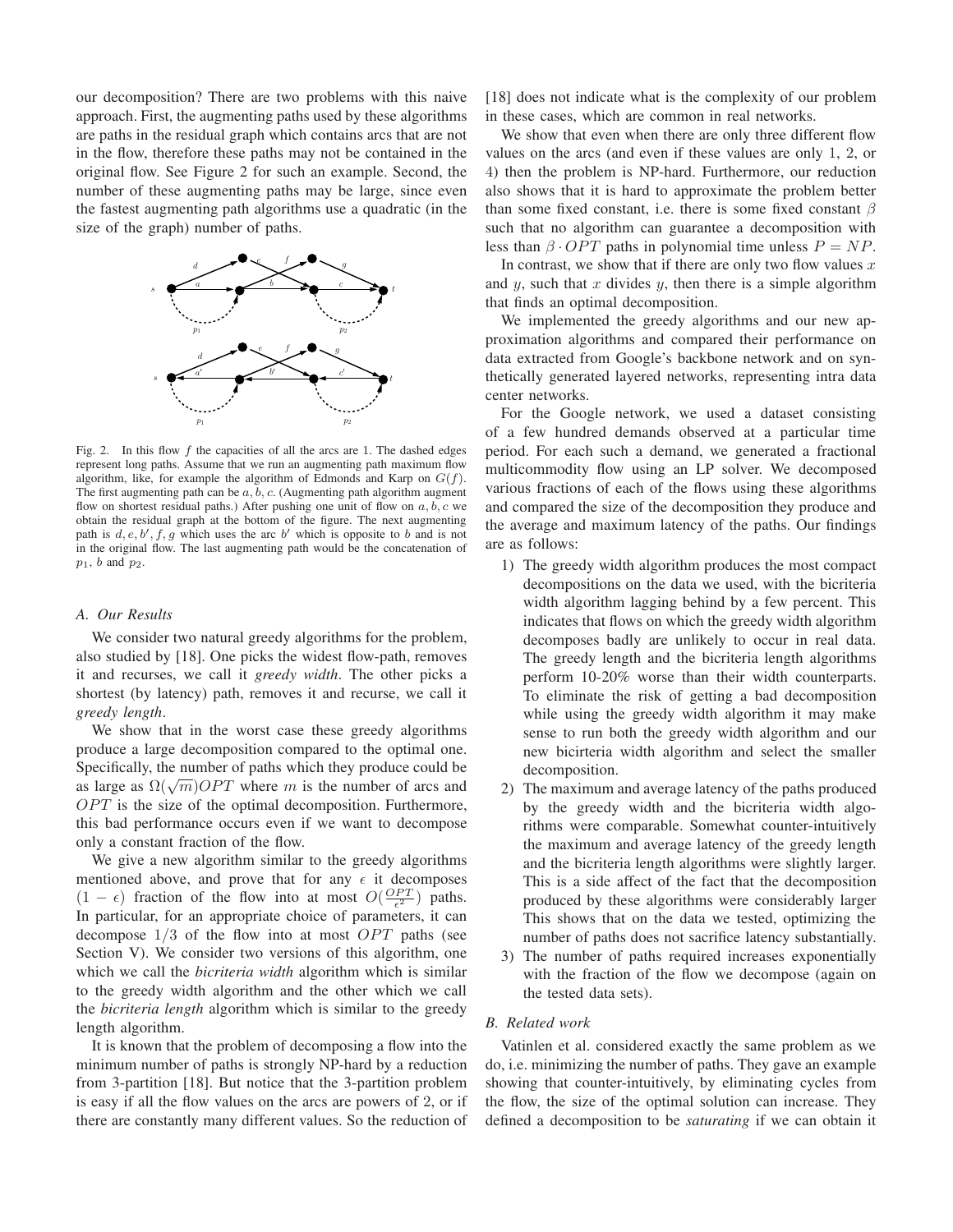by taking a source-sink path, pushing as much flow as we can along it, removing it from the flow and repeating this process. In particular the greedy width and the greedy length algorithms that we defined above produce saturating decompositions.

Vatinlen et al. show that there may not be a saturating optimal solution. They also show that the size of a saturating decomposition is at most  $m - n + 2$  where m is the number of arcs and n is the number of nodes,<sup>2</sup> and consists of  $O(n)$ more paths than OPT.

Vatinlen et al. also defined and implemented the greedy width and the greedy length algorithms. They compared their performance on random networks and showed that for large enough networks with relatively large average degree the greedy width is slightly better  $(< 3\%)$ , and they both were close to the upper bound of  $m - n + 2$ .

Hendel and Kubiak [9] in an unpublished manuscript consider a similar problem in which the input flow is acyclic, there is a nonnegative cost associated with each arc, and the goal is to find a decomposition in which the maximum cost of a path is minimum. The networking interpretation of this objective is to minimize the maximum latency of a path in the decomposition. They give several results classifying the complexity of this problem (for details see their manuscript).

The problem considered by Hendel and Kubiak is easier if the lengths of all arcs are the same. In this case we want to minimize the number of hops of the path with the largest number of hops in the decomposition. One can construct a polynomial algorithm for this problem using linear programming. We write an LP for the maximum possible flow on paths of at most  $k$  hops. This LP has a variable for each path of at most  $k$  hops so it may have exponentially many variables. The dual of this LP has a constraint per path of at most  $k$  hops which requires that the sum of the dual variables associated with the arcs on the path is at least 1. There is a polynomial separation oracle for this dual so we can solve it using the ellipsoid algorithm [10], [8]. To find the smallest  $k$ such that all the given flow can be covered by paths with at most  $k$  hops we perform binary search on  $k$  solving an LP as above in each iteration of the search.

Another possible objective is to minimize the average weighted latency of the paths in the decomposition (where the weight of each path is the amount of flow it covers). However, it is not hard to see that all the decompositions of a given flow have the same average weighted latency. This average equals to the sum over the arcs of the latency of the arc times its flow value.

Minimizing the nonweighted average latency and the maximum number of paths through each vertex are also interesting objectives which we do not consider in this paper and as far as we know have not been addressed.

A problem related to ours is the maximum unsplittable flow problem introduced by Kleinberg [11]. In this problem we try to find a flow which can be decomposed into a small number of paths. In contrast, recall, that in our setting the flow is **given as the input** and we cannot change it. Kleinberg studied a single-source version of the problem where we are given a single source and many terminals each with demand associated with it. The problem is to decide whether the demand to each terminal can be routed on a single path so that capacity constraints are satisfied. Kleinberg gave approximation algorithms for some optimization versions of this problem. Many variations of the problem were introduced since Kleinberg's work, including unsplittable multicommodity flow, variants in which we allow more than one path per commodity, and varying optimization criteria. (for recent work see [12], [2] and the references there)

Mirrokni et al. [14] studied a network planning problem in which one goal is to minimize the number of paths in multi-path routing setting such as an MPLS network. They formulate the problem as a multicommodity flow problem and derive from the formulation that an optimal solution can be decomposed into at most  $m+k$  paths, where k is the number of commodities and  $m$  is the number of routes. They further try to reduce the number of routes by using an integer programming formulations. They show that their approach is effective on various simulated topologies.

#### II. PRELIMINARIES

The input to our algorithm is an st-flow  $f$  represented as a graph  $G(f)$  with two special vertices s and t called the source and the sink, respectively. Each arc e has a nonnegative flowvalue  $f(e)$  associated with it. For every vertex v other than s and  $t$  the sum of the flow-values on the arcs incoming to  $v$ equals the sum of the flow values on the arcs outgoing from  $v$ . The total flow on arcs outgoing from  $s$  minus the total flow on arcs incoming to s is the *value of* f. This is equal to the total flow incoming to  $t$  minus the total flow outgoing from  $t$ .

A *flow-path* in f is a path p from s to t in  $G(f)$  together with a value which is smaller than the flow-value on all the arcs along p.

A *decomposition of an st-flow* f is a collection of flowpaths with the following property: If we take the union of these paths, and associate with each arc  $e$  in this union the sum of the values of the paths containing  $e$  we get an st-flow  $f'$ . The flow  $f'$  is contained in  $f$  and its value is equal to the value of  $f^3$ . Note that the difference between f and  $f'$  is a collection of flow cycles and if  $f$  is acyclic then  $f$  must be equal to  $f'$ .

Our goal is to find a decomposition of  $f$  with the smallest possible number of paths. We point out that removing cycles from f may change the size of the smallest solution as shown in [18].

Let G be a graph with capacity  $c(e)$  associated with each arc  $e$  and two special vertices  $s$  and  $t$ . An st-flow in  $G$  is an st-flow f such that  $G(f)$  is a subgraph of G and for each arc e,  $f(e) \leq c(e)$ . A *maximum st-flow in* G in an st-flow in G with maximum value.

<sup>&</sup>lt;sup>2</sup>In fact they showed this for a more general family of independent decompositions, where the incidence vectors of the paths, in the space where each coordinate is an arc, are independent.

<sup>&</sup>lt;sup>3</sup>A flow  $f'$  is contained in f if each arc in  $f'$  is also in f and its flow-value in  $f'$  is smaller than its flow-value in  $f$ .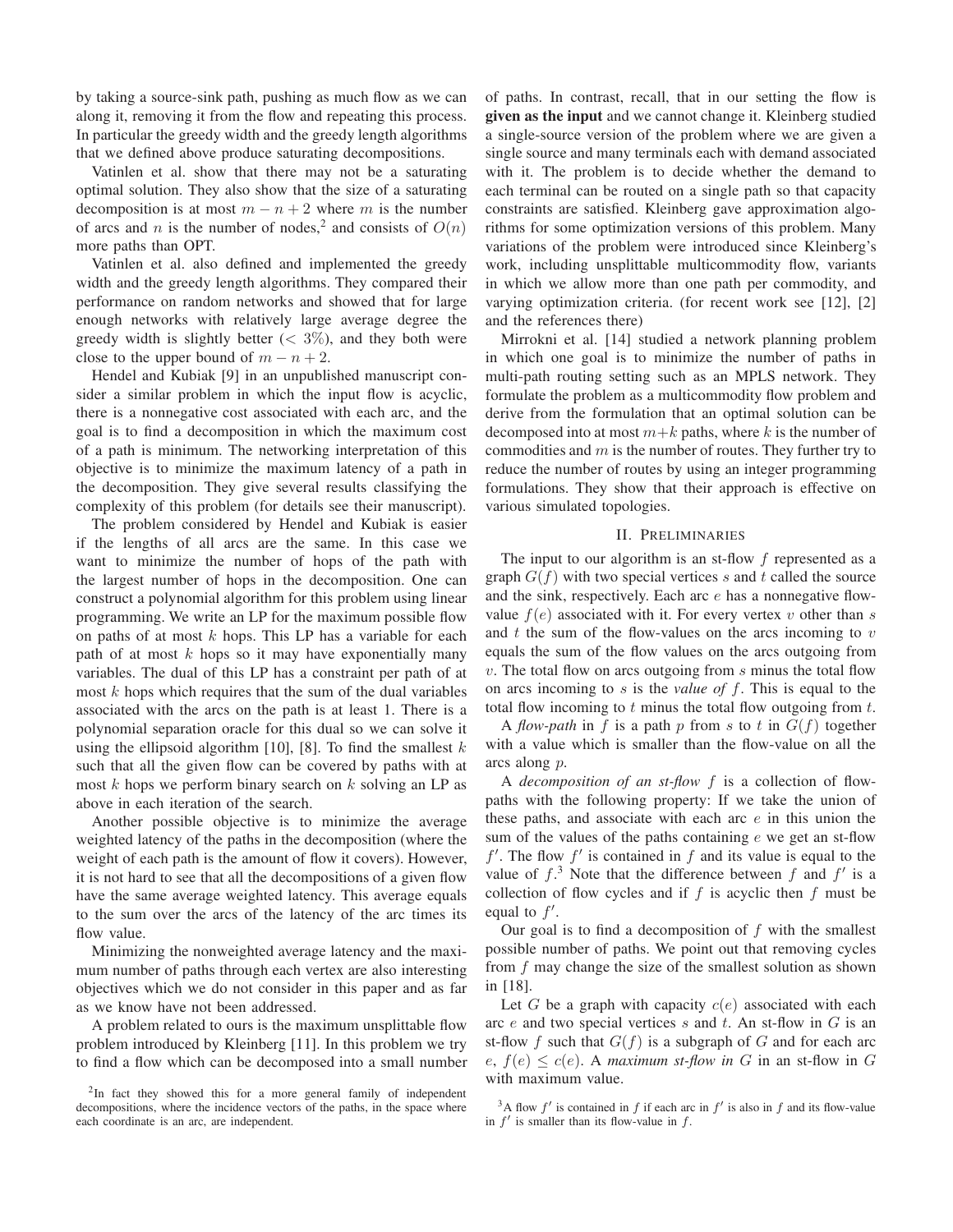To simplify the presentation, we will use flow instead of st-flow in the rest of the paper.

We will use the following basic lemma. The proof is straight forward and omitted.

**Lemma II.1.** *Let* G *be a graph in which all capacities are multiples of* x*, and let* f *be a maximum flow in* G *of value* F*. Then* F *is a multiple of* x *and we can decompose* f *into exactly* F/x *paths each routing* x *flow. Furthermore, any collection of paths each routing* x *flow can be completed to such a decomposition of the flow.*

## III. TWO VALUE CAPACITIES

A simpler version of the flow decomposition problem is when all the capacities in  $G$  have one of two possible values, x and y, such that x divides y, i.e.  $y = kx$  for some integer  $k > 1$ .

We can find an optimal decomposition in this case with the following algorithm. We first form the subgraph  $G_y$  of  $G$  (which is not necessarily a flow) induced by all arcs of capacity y. We find a maximum flow  $F_y$  from s to t in  $G_y$ . We decompose  $F_y$  into paths of value y, and add these paths into our decomposition. This is possible by Lemma II.1. Then we subtract  $F_y$  from G and get a flow G'. Notice that since x divides y all capacities in  $G'$  are multiples of x. So using Lemma II.1 again we decompose  $G'$  into paths of flow value  $x$  and add these paths into our decomposition. We now prove that this algorithm indeed find the optimal solution.

**Theorem III.1.** *The algorithm described above produces an optimal solution.*

*Proof:* Let  $F_1$  be the part of F that  $OPT$  routes on paths of value  $> x$ . Note that each such path routes at most y flow. So  $F - F_1$  of the flow *OPT* routes on paths of value  $\lt x$ . It follows that

$$
OPT \ge \frac{F_1}{y} + \frac{F - F_1}{x} \tag{1}
$$

To minimize the right hand side of Equation (1) we want to have  $F_1$  as large as possible. However since all paths of value  $> x$  that OPT uses must be in the subgraph induced by the arcs of flow value y, we get that  $F_1$  cannot be larger than the maximum flow in that subgraph. By the definition of the algorithm this maximum flow equals to  $\#(y) \cdot y$ , where  $\#(y)$  is the number of paths of value y used by the algorithm. Substituting this into equation 1 we get that

$$
OPT \ge \frac{F_1}{y} + \frac{F - F_1}{x} \ge
$$
  

$$
\frac{\#(y) \cdot y}{y} + \frac{F - \#(y) \cdot y}{x} = \#(y) + \#(x) = ALG
$$

which concludes the proof.

# IV. GREEDY APPROACHES

It is easy to verify that when we take a flow-path and subtract it from the flow the result is still a flow. Based on this fact one can come up with many greedy algorithms to decompose a flow. Each such algorithm finds the best flowpath according to some criteria, add it to the decomposition, removes it from the flow and continue decomposing the remaining flow.

Maybe the most natural among these greedy algorithms are the *greedy length* algorithm and the *greedy width* algorithm. Let  $G(f)$  be the graph of the current flow f. (Note that  $G(f)$ ) changes as we subtract flow-paths that we accumulate in our decomposition.) In the greedy length we find a shortest path from s to the t in  $G(f)$ , according to some latency measure on the arcs such as RTT (Round Trip Time). We route the maximum possible flow along this path, so that when we remove this path, at least one arc is completely removed from the flow.

The greedy width finds the "thickest" path from  $s$  to  $t$  in  $G(f)$ , which is a path that can carry more flow than any other path from  $s$  and  $t$ . Again, we route the maximum possible flow along this path, so that at least one arc is completely removed from the flow when we add the path to the decomposition.

We implement greedy length and the greedy width by running a version of Dijskstra's single source shortest path algorithm in each iteration [5]. For the greedy length we run the standard version of Dijskstra's algorithm using RTTs as the weights of the arcs. With the greedy width we need a modified version of Dijskstra for the bottleneck shortest path problem. Here the weight of each arc is the flow that it carries in  $G(f)$ . The modified version of Dijskstra for the bottleneck shortest path problem uses the width of the thickest flow-path from s to v as the key of v in the heap (rather than the length of this path in the standard version). Note that asymptotically faster algorithms for the bottleneck shortest path problem are known [6] and also for the standard single source shortest path problem when we assume integer weights [17]. These algorithms are more complex and may be practical only for very large graphs.

Both greedy approaches remove at least one arc from  $G(f)$ for each path they pick, so they will stop after at most  $m$ iterations (where  $m$  is the number of arcs in the flow we started out with). Furthermore in the decomposition they produce we have at most m paths.

# *A. The worst case performance of the greedy algorithms*

The next intriguing question that one should understand before using these greedy algorithms is how large could be the decomposition which they produce compared to the optimal one. We note that the greedy length may produce a decomposition with paths of rather small latency and we will consider this in Section VII. But our main objective in this paper is to minimize the number of flow-paths so we first consider the performance of the greedy algorithms with respect to the number of paths which they produce.

Lets look at the example shown in Figure 3. In this flow there are only 3 possible flow values on the arcs which are  $x$ , 2x and 1. There are  $k+1$  arcs of flow 2x, namely  $a_i \rightarrow a_{i+1}$ , for  $1 \leq i \leq k-1$ ,  $s \to a_1$ , and  $a_k \to t$ , that together form a path from s to t. There are  $k/2$  arcs from s to every node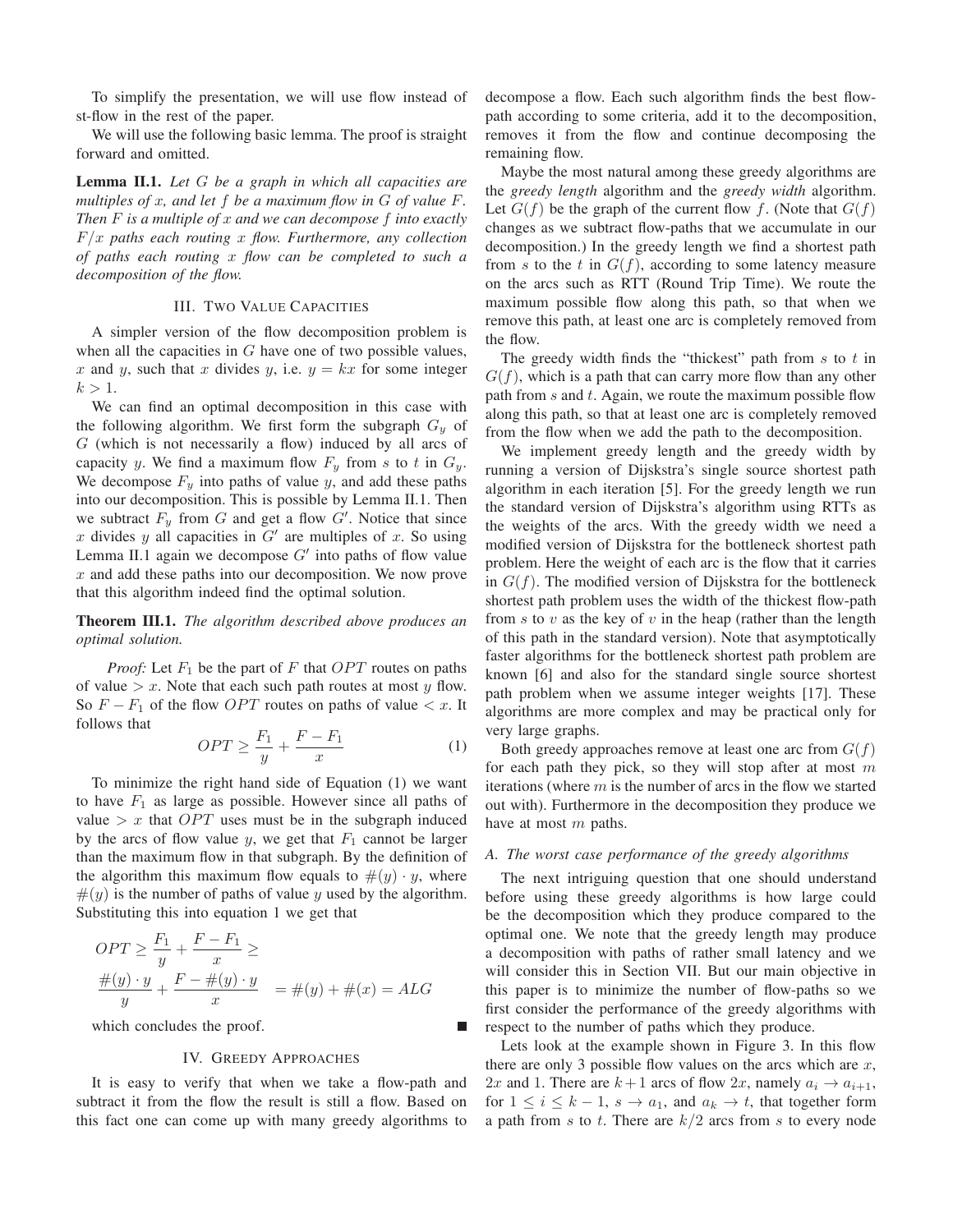

Fig. 3. The performance of the greedy algorithm is bad on this example

 $a_{2i-1}$ , and  $k/2$  arcs going from  $a_{2i}$  to t. Finally, there are x parallel arcs of flow 1 going from  $a_{2i-1}$  to  $a_{2i}$ . One can easily verify that this is indeed a legal flow of value  $kx/2 + 2x$ .

The minimal number of paths this flow can be decomposed to is  $k/2 + x + 1$ . This can be done by routing x units of flow on the path  $s \to a_1 \to \ldots \to t$  which is half the maximum possible flow we can send along this path;  $x$  units of flow on each one of the  $k/2$  paths  $s \to a_{2i-1} \to a_{2i} \to t$  using the remaining x units of flow of the arcs  $a_{2i-1} \rightarrow a_{2i}$  with flow 2x; and finally, x paths  $s \to a_1 \to a_2 \ldots \to t$  using the parallel arcs between  $a_{2i-1}$  and  $a_{2i}$ , each carrying 1 unit of flow. Altogether, we get  $k/2 + x + 1$  paths.

The greedy width will use  $kx/2 + 1$  paths. It will make a mistake and route 2x units of flow on the path  $s \to a_1 \to a_2$  $a_2 \ldots \rightarrow t$ . Now, it will have to route the remaining  $kx/2$ units of flow on paths of the form  $s \to a_{2i} \to a_{2i+1} \to t$  each carrying only one unit of flow. So routing the remaining flow will take  $kx/2$  paths.

Now if we set x to some value larger than say,  $k/2$ , we get that the greedy width uses  $\Omega(k) \cdot OPT$  paths to decompose the flow. The resulting flow has  $m = \Theta(k^2)$  arcs (and vertices if we eliminate the parallel arcs by subdividing them).

Furthermore, with this rather large value of  $x$  we also get that most of the flow is routed by the greedy width on paths of value 1. So even if we compare the number of paths that greedy width needs to carry only a constant fraction of the flow for any fixed constant then we get that it uses  $\Omega(k) \cdot OPT$ paths. The following theorem summarizes this result.

**Theorem IV.1.** *There are flows* G *of* m *arcs on which the approximation ratio of greedy width is* Ω(√ m) *even if greedy*

*width is required to decompose only a constant fraction of the flow, for any fixed constant.*

If the latency of the arcs of flow-value  $2x$  is small relative to the latency of the other arcs then the greedy length would also pick the path of width  $2x$  first and thereby produce a large decomposition of this example. We have a different example in which the latency of all arcs is the same but the greedy length fails in a similar fashion. So we also have the following theorem.

**Theorem IV.2.** *There are flows* G *of* m *arcs on which the approximation ratio of greedy length is* Ω(√ m) *even if greedy length is required to decompose only a constant fraction of the flow.*

#### V. BI-CRITERIA APPROXIMATION

Let  $G_t$  be the subgraph of G containing all arcs of capacity at least t. Let  $t_{2/3}$  be the maximum value of t such that the value of the maximum flow from s to t in  $G_t$  is at least  $2F/3$ . To simplify notation we refer to  $G_{t_{2/3}}$  as  $G_{2/3}$ .

We round down all the capacities in  $G_{2/3}$  to the largest possible multiple of  $t_{2/3}$  and call the resulting graph  $G_{2/3}'$ . We have the following lemma.

**Lemma V.1.** *The value of the maximum flow from* s *to* t *in*  $G'_{2/3}$  is at least  $F/3$ .

*Proof:* If we scale down the capacities in  $G_{2/3}$  by a factor of 2 then we obtain a flow of value  $F/3$  in the resulting graph simply by scaling down the flow of value  $2F/3$  that we have in  $G_{2/3}$  by its definition.

Consider an arc e in  $G_{2/3}$ . Let  $c(e)$  be the capacity of e in  $G_{2/3}$  and let  $c'(e)$  be the capacity of e in  $G'_{2/3}$ . We claim that  $c'(e) \geq c(e)/2$ . This would imply that we can route the flow of value  $F/3$  that we routed in  $G_{2/3}$  with capacities divided by 2 also in  $G'_{2/3}$ .

From the definition of  $G_{2/3}$  we know that there is some integer  $k \ge 1$  such that  $kt_{2/3} \le c(e) \le (k+1)t_{2/3}$ . Dividing the upper bound by two we obtain that  $c(e)/2 \leq (k+1)t_{2/3}/2$ . Since for every  $k \geq 1$ ,  $(k+1)/2 \leq k$  we have that  $c(e)/2 \leq$  $kt_{2/3}$ . But by the definition of  $G'_{2/3}$ ,  $c'(e) = kt_{2/3}$ , so we get that  $c(e)/2 \leq c'(e)$ , and the claim follows.

In  $G'_{2/3}$  all capacities are multiples of  $t_{2/3}$  so by Lemma II.1 the maximum flow F' in  $G'_{2/3}$  is also a multiple of  $t_{2/3}$ and can be decomposed into  $F/\tilde{t}_{2/3}$  paths each routing  $t_{2/3}$ units of flow. By Lemma V.1,  $F' \geq F/3$  so  $\lceil F/3t_{2/3} \rceil$  paths of the decomposition of  $F'$  route at least  $F/3$  units of flow. So we get the following theorem.

**Theorem V.2.** *Given a flow* f *of value* F *the algorithm which we described decomposes*  $f$  *into at most OPT paths that together route at least* F/3 *units of flow.*

*Proof:* By the definition of  $G_{2/3}$  we know that in the optimal decomposition of  $f$  at least  $F/3$  units of flow are routed using paths each carrying at most  $t_{2/3}$  units of flow. Therefore  $OPT \geq \lceil F/3t_{2/3} \rceil$ . Since our algorithm uses at most  $\lceil F/3t_{2/3}\rceil$  paths the theorem follows.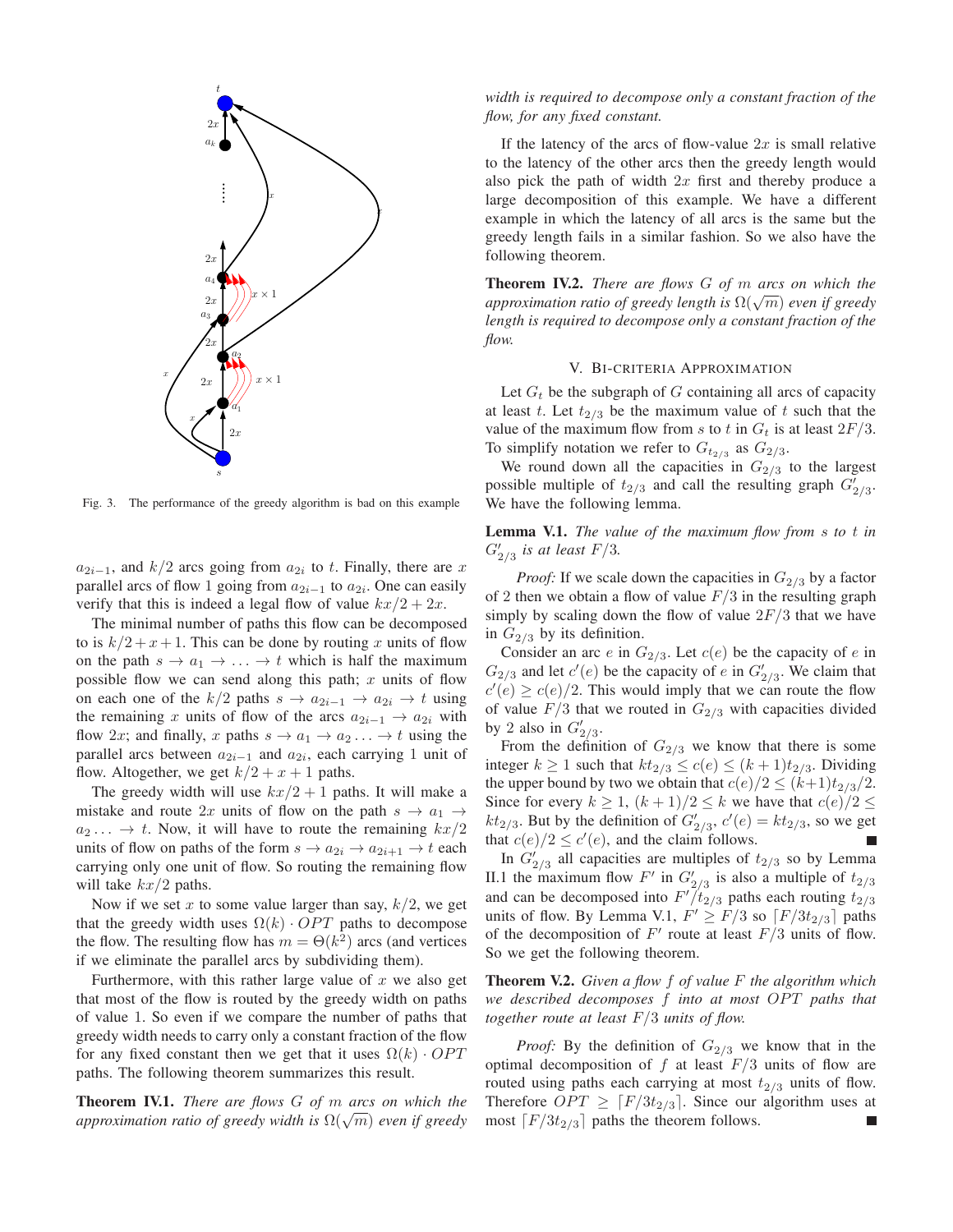We can generalize this result as follows.

Let  $t_{1-\epsilon}$  be the maximum value of t such that the value of the maximum flow from s to t in  $G_t$  is at least  $(1 - \epsilon)F$ . To simplify notation we refer to  $G_{t_{1-\epsilon}}$  as  $G_{1-\epsilon}$ .

We introduce a new constant  $0 \le \delta \le 1$  and round down all the capacities in  $G_{1-\epsilon}$  to the largest possible multiple of  $\delta t_{1-\epsilon}$  and call the resulting graph  $G_{1-\epsilon}^{\delta}$ . The following lemma generalizes Lemma V.1 (which is the case where  $\delta = 1$  and  $\epsilon = 1/3$ .

# **Lemma V.3.** *The value of the maximum flow from* s *to* t *in*  $G_{1-\epsilon}^{\delta}$  is at least  $\frac{1-\epsilon}{1+\delta}F$ .

The proof follows the same lines of V.1 and is omitted.

In  $G_{1-\epsilon}^{\delta}$  all capacities are multiples of  $\delta t_{1-\epsilon}$  so by Lemma II.1 the maximum flow F' in  $G_{1-\epsilon}^{\delta}$  is also a multiple of  $\delta t_{1-\epsilon}$ . By Lemma II.1 we can decompose  $F'$  into  $F'/\delta t_{1-\epsilon}$  paths each routing  $\delta t_{1-\epsilon}$  flow. Furthermore, any set of paths each routing  $\delta t_{1-\epsilon}$  flow can be completed by additional paths each routing  $\delta t_{1-\epsilon}$  flow so that all-together we route  $F'$  flow. By Lemma V.3,  $F' \geq \frac{1-\epsilon}{1+\delta} F$  so by using  $\lceil \frac{(1-\epsilon)F}{(1+\delta)\delta t_1} \rceil$  $\frac{(1-\epsilon)F}{(1+\delta)\delta t_{1-\epsilon}}$  paths of the decomposition of F' we route at least  $\frac{(1-\epsilon)F}{(1+\delta)}$  flow. The following theorem summarizes the properties of our algorithm.

**Lemma V.4.** *In*  $G_{1-\epsilon}^{\delta}$  *we can route*  $\frac{1-\epsilon}{1+\delta}F$  *flow in*  $\lceil \frac{(1-\epsilon)F}{(1+\delta)\delta t_1} \rceil$  $\frac{1}{(1+\delta)\delta t_{1-\epsilon}}$ *paths each routing* δt1−*. Furthermore, starting with any set of paths in*  $G$ <sup>δ</sup><sub>1− $\epsilon$ </sub> each routing δt<sub>1− $\epsilon$ </sub> flow we can find additional *paths each routing*  $δt_{1−ε}$  *flow so that all paths together route*  $\frac{1-\epsilon}{1+\delta}$ *F flow.* 

The following theorem follows from Lemma V.4.

**Theorem V.5.** *Given a flow* f *of value* F *we can decompose*  $f$  *into at most*  $\lceil \frac{1+\epsilon}{(1+\delta)\epsilon\delta} \rceil$  · OPT *paths. Each path routes*  $\delta t_{1-\epsilon}$ *units of flow and together they route at least*  $\frac{(1-\epsilon)F}{1+\delta}$  *units of flow.*

*Proof:* By the definition of  $G_{1-\epsilon}$  we know that in the optimal decomposition of f at least  $\epsilon F$  units of flow are routed using paths each carrying at most  $t_{1-\epsilon}$  units of flow. Therefore  $OPT \geq \lceil \epsilon F/t_{1-\epsilon} \rceil$ . By Lemma V.4 our algorithm uses at most  $\lceil \frac{(1-\overline{\epsilon})F}{(1+\delta)\delta t_1} \rceil$  $\frac{(1-\epsilon)F}{(1+\delta)\delta t_{1-\epsilon}}$  paths therefore the ratio between the number of paths that we use and the optimal number of paths is

$$
\frac{\lceil \frac{(1-\epsilon)F}{(1+\delta)\delta t_{1-\epsilon}} \rceil}{\lceil \epsilon F/t_{1-\epsilon} \rceil} = \frac{\lceil \frac{(1-\epsilon)\epsilon F}{(1+\delta)\epsilon \delta t_{1-\epsilon}} \rceil}{\lceil \epsilon F/t_{1-\epsilon} \rceil} \le
$$

$$
\leq \frac{\left\lceil \frac{(1-\epsilon)}{(1+\delta)\delta \epsilon} \right\rceil \cdot \lceil \frac{\epsilon F}{t_{1-\epsilon}} \rceil}{\lceil \epsilon F/t_{1-\epsilon} \rceil} = \left\lceil \frac{(1-\epsilon)}{(1+\delta)\delta \epsilon} \right\rceil
$$

as required.

### VI. HARDNESS RESULTS

In this section we prove the following strong hardness result.

**Theorem VI.1.** *Let* F *be a flow such that on each arc the flow value is either* 1*,* 2 *or* 4*, and let* k *be an integer. Then it is NP-complete to decide if there exists a decomposition of* F *into at most* k *paths.*

*Proof:* For a variable x let  $o(x)$  be the number of occurrences of the literal x, let  $o'(x)$  be the number of occurrences of  $\overline{x}$ , and let  $o_m(x) = \max\{o(x), o'(x)\}.$ 

Given an instance  $\Phi$  of 3SAT with a set Z of N variables and a set  $C$  of  $M$  clauses we construct a flow  $F$  with  $n = M + 2 + \sum_{x \in Z} (3 + 4\omega_m(x))$  vertices and  $m = 4M +$  $\sum_{x \in Z} (15o_m(x) + 12)$  arcs such that there is a decomposition of F into  $\sum_{x \in vars} 5 + 3o_m(x)$  paths if and only if  $\Phi$  is satisfiable.

For each variable  $x$  we construct the gadget shown in Figure 4. We have two vertices  $s(x)$  and  $t(x)$  which we connect with two parallel paths each containing  $o_m(x)$  pairs of nodes  $u_i(x)$ and  $u'_i(x)$ ,  $1 \le i \le o_m(x)$  in one path and  $w_i(x)$  and  $w'_i(x)$ ,  $1 \leq i \leq o_m(x)$  in the other path. There is an arc from  $s(x)$ to  $u_1(x)$ , from  $u_i(x)$  to  $u'_i(x)$  and from  $u'_i(x)$  to  $u_{i+1}(x)$ for every  $1 \leq i \leq o_m(x) - 1$ , and from  $u'_{o_m(x)}(x)$  to  $t(x)$ . Similarly, there is an arc from  $s(x)$  to  $w_1(x)$ , from  $w_i(x)$  to  $w'_i(x)$  and from  $w'_i(x)$  to  $w_{i+1}(x)$  for every  $1 \le i \le o_m(x)-1$ , and from  $w'_M(x)$  to  $t(x)$ .

The source s is connected to all vertices  $s(x_j)$ , for each variable  $x_j$ ,  $1 \leq j \leq N$ , and all vertices  $t(x_j)$ ,  $1 \leq j \leq N$ are connected to  $t$ . The flow on all arcs we specified so far is 4, and these would be the only arcs with flow 4 in F.

In addition we have four arcs with flow 1 from s to  $s(x_i)$ ,  $1 \leq j \leq N$ , and from  $t(x_j)$ ,  $1 \leq j \leq N$  to t. We also have a pair of parallel arcs with flow 1 from  $u_i(x)$  to  $u'_i(x)$  and from  $w_i(x)$  to  $w'_i(x)$  for  $1 \leq i \leq o_m(x)$ .

For each variable x we have an additional vertex  $a(x)$ . We connect s to  $a(x)$  with  $o_m(x)$  arcs of flow 2 and  $2o_m(x)$ arcs of flow 1. We also connect  $a(x)$  to  $u_i(x)$  and  $w_i(x)$  for  $1 \leq i \leq o_m(x)$  with an arc of flow 2.

For each clause  $c$  we have a vertex which we also call  $c$ . Each such vertex  $c$  is connected to  $t$  by four arcs, two of flow 1 and two of flow 2.

Last we have to specify the connection between the variable gadget and the clause vertices. We connect each vertex  $u_i'(x)$ for  $1 \leq i \leq o(x)$  to a clause vertex corresponding to a clause containing  $x$ . We make these connections such that each of these clause vertices is connected to a single vertex  $u_i'(x)$ . Similarly, we connect each vertex  $w_i'(x)$  for  $1 \le i \le o'(x)$  to a clause vertex corresponding to a clause containing  $\overline{x}$ , such that each of these clause vertices is connected to a single vertex  $w_i'(x)$ . If  $o(x) < o_m(x)$  we connect each vertex  $u_i'(x)$  for  $o(x) + 1 \leq i \leq o_m(x)$ . If  $o'(x) < o_m(x)$  we connect each vertex  $w_i'(x)$  for  $o'(x) + 1 \le i \le o_m(x)$  to t. All arcs defined in this paragraph have flow 2.

We now show that  $\Phi$  is satisfiable if and only if we can decompose F to  $\sum_{x \in vars}(5 + 3o_m(x))$  paths.

We first assume that  $\Phi$  is satisfiable and show a decomposition of F into  $\sum_{x \in vars}(5 + 3o_m(x))$  paths. Consider an assignment that satisfies Φ.

Each path in our decomposition saturates an edge from s. The number of these arcs is exactly  $\sum_{x \in vars} 5 + 3o_m(x)$ . For a variable  $x$  which equals 1 there would be a pair of paths of value 1 to each clause vertex containing the literal  $x$ , and a path of value 2 to each clause vertex containing the literal  $\overline{x}$ .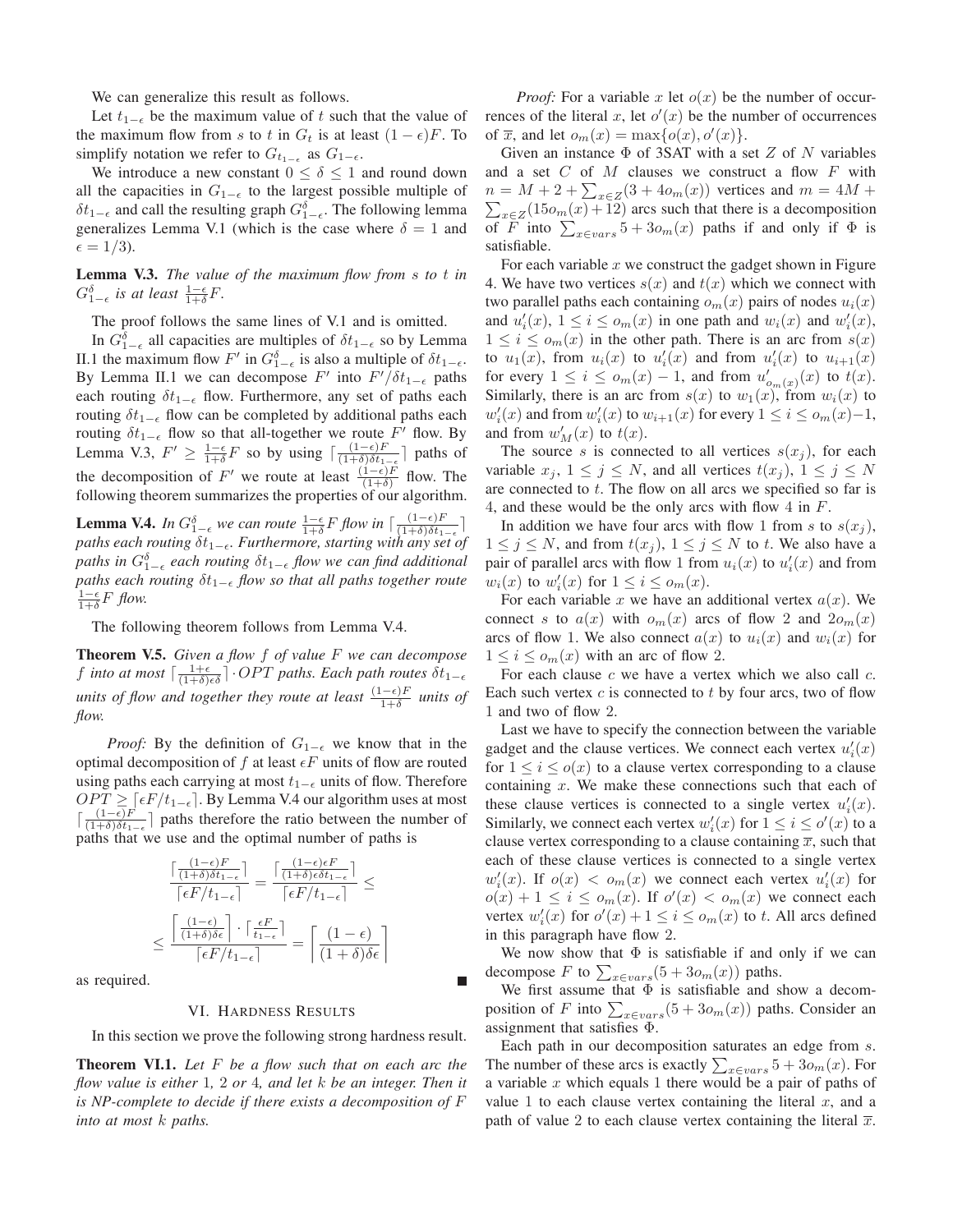

Fig. 4. A variable gadget in the reduction proving Theorem VI.1. Arc incoming to  $s(x)$  and  $a(x)$  are outgoing of the global source s. Arcs outgoing of the nodes  $u'_i$  and  $w'_i$ , either enter a clause gadget or enter the sink t. Arcs outgoing of  $t(x)$  enter the sink t.



Fig. 5. A clause gadget in the reduction of Theorem VI.1. Incoming arcs arrive from the variable gadgets. Outgoing arcs enter the sink t.

For a variable  $x$  which equals 0 there would be a pair of paths of value 1 to each clause vertex containing the literal  $\overline{x}$ , and a path of value 2 to each clause vertex containing the literal  $x$ . Since the assignment is satisfiable each clause has at least one literal which is 1 and therefore at least one pair of paths of value 1 entering it. Therefore we can route these paths through the clause vertices without splitting them.

For each variable x if  $x = 1$  we take a single path of value 4 from s to  $s(x)$  to  $u_i(x)$  and  $u'_i(x)$ ,  $1 \le i \le o_m(x)$  to  $t(x)$ , and four paths of value 1 from s to  $s(x)$  to  $w_i(x)$  and  $w'_i(x)$ ,  $1 \leq i \leq o_m(x)$  to  $t(x)$ . Two of these paths use the arcs from  $w_i(x)$  to  $w'_i(x)$  of flow 1 and the other two use the arc of flow 4. If  $x = 0$  we take a single path of value 4 from s to  $s(x)$ 

to  $w_i(x)$  and  $w'_i(x)$ ,  $1 \leq i \leq o_m(x)$  to  $t(x)$ , and four paths of value 1 from s to  $s(x)$  to  $u_i(x)$  and  $u'_i(x)$ ,  $1 \le i \le o_m(x)$ to  $t(x)$ . Two of these paths use the arcs from  $u_i(x)$  to  $u'_i(x)$ of flow 1 and the other two use the arc of flow 4.

If  $x = 1$  we take  $2o(x)$  paths of value 1 from s to  $a(x)$ to  $u_i(x)$  and  $u'_i(x)$ , and then to a clause vertex containing the literal x, for  $1 \leq i \leq o(x)$ . If  $o(x) < o_m(x)$  then we take  $2(o_m(x) - o(x))$  paths of value 1 from  $a(x)$  to  $u_i(x)$ and  $u'_i(x)$ , and then to t for  $o(x) + 1 \le i \le o_m(x)$ . We also take  $o'(x)$  paths of value 2 from s to  $a(x)$  to  $w_i(x)$  and  $w_i'(x)$ , and then to a clause vertex containing  $\overline{x}$ , for every  $1 \leq i \leq o'(x)$ . If  $o'(x) < o_m(x)$  then we take  $o_m(x) - o'(x)$ paths of value 2 from s to  $a(x)$  to  $w_i(x)$  and  $w'_i(x)$ , and then to t for  $o'(x)+1 \leq i \leq o_m(x)$ . Each of these paths uses an arc from  $w_i(x)$  to  $w'_i(x)$  of flow 4, and if the path goes through a clause vertex (which must correspond to a clause containing  $\overline{x}$ ) it uses an arc of flow 2 outgoing from this clause vertex.

Symmetrically, if  $x = 0$  we take  $o(x)$  paths of value 2 from s to  $a(x)$  to  $u_i(x)$  and  $u'_i(x)$ , and then to a clause containing x, for  $1 \leq i \leq o(x)$ . If  $o(x) < o_m(x)$  we take  $o_m(x) - o(x)$ additional paths of value 2 from s to  $a(x)$  to  $u_i(x)$  and  $u'_i(x)$ , and then to t, for  $o(x) \leq i \leq o_m(x)$ . Each of these paths ships two units of flow on an arc from  $u_i(x)$  to  $u'_i(x)$  of flow 4, and if the path goes through a clause vertex (which must correspond to a clause containing  $x$ ) it uses an arc of flow 2 outgoing from this clause vertex. We also take  $2o'(x)$  paths of value 1 from s to  $a(x)$  to  $w_i(x)$  and  $w'_i(x)$ , and then to a clause vertex containing  $\overline{x}$  for  $1 \leq i \leq o'(x)$ . If  $o'(x) < o_m(x)$ we take  $2(o_m(x) - o(x))$  paths of value 1 from  $a(x)$  to  $w_i(x)$ and  $w'_i(x)$  to t, for  $o'(x) \le i \le o'_m(x)$ .

To show that this decomposition is well defined we have to argue that each path of value 2 arriving to a clause vertex can use an arc of flow 2 outgoing from this vertex. Since the assignment satisfies  $\Phi$  every clause has at least one literal which equals 1. This literal corresponds to two paths of value 1 arriving to the clause vertex. Therefore, the corresponding clause vertex has at most two paths of value 2 reaching it each using one of the arcs of flow 2 outgoing from the vertex.

We omit the other direction in this version due to lack of space.

A variation of the proof of Theorem VI.1 using a reduction from a variant of MAX-3-SAT that is hard to approximate gives the following stronger result.

**Theorem VI.2.** *Let* F *be a flow such that on each arc the flow value is either* 1, 2 *or* 4*. Then there is an*  $\epsilon > 0$  *such that it is NP-hard to find a decomposition of* F *of size at most*  $(1 + \epsilon)OPT$ .

# VII. EXPERIMENTAL RESULTS

We conducted experiments on two types of networks. The first one is the Google backbone production network. The second one is a synthetically generated layered network that resembles the topology inside a data center (which is a big cluster of interconnected machines).

Google's backbone network is one of the largest networks in the world today, recently mentioned as the second largest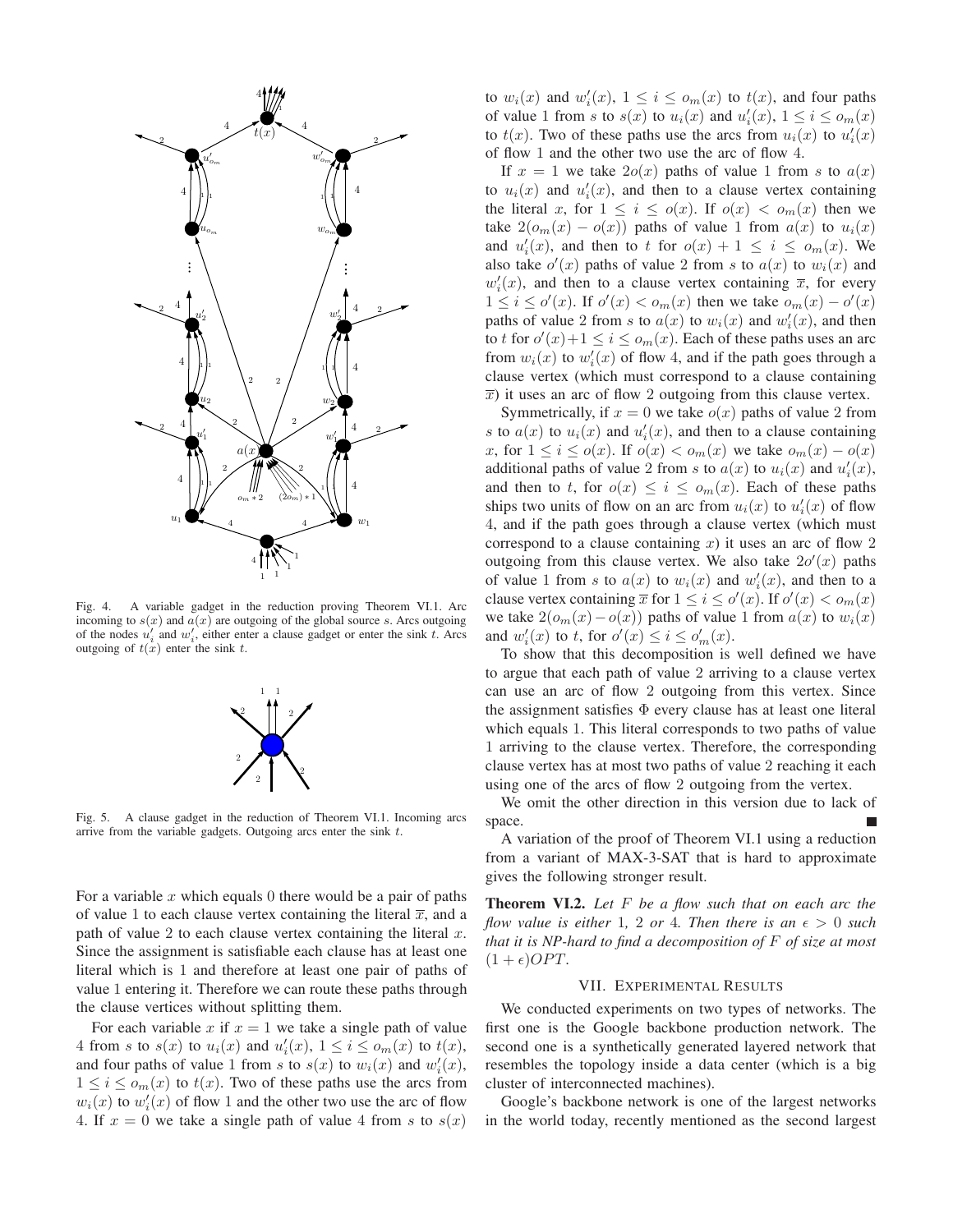ISP backbone in terms of overall traffic in Arbors list of the top 10 carriers of Internet traffic<sup>4</sup>.

Our first set of experiments were conducted on this network using a real topology and the actual set of pop-level high priority demands. We used a linear program (LP) solver with the objective of maximizing overall throughput to generate several hundred flows between the source-destination pairs. This models a traffic engineering setup in an MPLS network (as many large backbone networks are) where an ISP is seeking to optimize network utilization.

The LP solver outputs for each commodity the amount of flow through each arc in the network. As discussed before, we need to decompose these flows into distinct paths which then can be set as LSPs (Labeled Switched Paths) in the relevant routers. Routers have constraints on the number of LSPs which they can support, both due to table size restrictions in the router hardware, as well as CPU load when updating the tables as paths change.

We decomposed the flows obtained from the LP into paths using 4 algorithms: Greedy width, greedy length, bicriteria length and bicriteria width. Specifically, we decomposed  $(1 \epsilon$ ) of each flow separately for  $\epsilon$  ranging from 0.5 to 0.001, and compared the aggregated (sum of all flows) number of paths used by each algorithm to decompose all the flows.

Our results show that on this input, greedy width finds the minimum number of paths amongst the algorithms compared. Bicriteria width achieves similar results. Bicriteria length lags behind and the greedy length finds almost twice as many paths, depending on  $\epsilon$ . See the left plot in Figure 7.

For all the algorithms, the number of paths increases exponentially with the fraction of flow that they cover. To route 70% of the flows, greedy width uses an average of 3.34 paths. To cover 90% it needs an average of 5.8 paths, and to cover 99.99% of the flows almost 12 paths are used on the average per demand. The bicriteria algorithms behave similarly. The number of paths used by the greedy length also increase with the fraction of flow covered, but less rapidly. This can be due to the fact that this is the only algorithm that ignores the width of the paths completely (bicriteria length decomposes a subgraph of the original flow graph consisting of wide arcs).

The maximum and average latency of the decompositions found by each of the algorithms are depicted in Figure 6 . We found that the latencies for all algorithms are comparable. When looking at the average latencies, the greedy length and bicriteria length perform slightly worse than the greedy width and bicriteria width. This seems counter intuitive, but can be explained by the fact that the number of paths found by the greedy width and bicriteria width was smaller than the number of paths found by the greedy length and bicriteria length.

The second network we tested models an intra cluster topology. The topology inside a data-center is typically organized as a tree-like layered network to allows one to can get a large scale communication network. Common architectures today consist of several layers of switches forming a tree-like

<sup>4</sup>See http://asert.arbornetworks.com/2010/03/how-big-is-google/.

topology [1], where the number of the layers depends on the size of the cluster.

The *edge-tier* consists of the machines themselves, each node (leaf) in this layer corresponds to a rack with a few dozens machines. The next layer is an *aggregation layer* consisting of switches where each rack is connected to a constant number  $d_1$  of switches in the aggregation layer and each switch of the aggregation layer is connected to a constant number  $d_2$  of racks. Typically  $d_1 \ll d_2$ , so the number of switches in the aggregation layer is  $d_1/d_2$  fraction of the number of racks. There may be several such layers and the last layer is the *core* or the root layer. It consists of a similar number of switches as the aggregation layers, and interconnects switches in the previous layer. Data-centers in the same geographic location are further connected using a similar tree-like layered network.

Several routing strategies have been suggested for data centers including a traffic engineering approach based on open flow [3]. The topology of the data center forces each flow from a leaf node in one data-center to a leaf node in the same cluster to look as a layered network as well. Each layer of the flow consists of the switches that the flow goes through either on the way up from the source leaf, or on its way down to the destination leaf.

To test the decomposition algorithms in this setting, we generated a network that consists of 10 layers, each containing 5 switches. Two adjacent layers are connected as a full bipartite graph. All arcs between adjacent layers have the same latency. To generate a specific flow between 2 racks we combined 100 paths that connect the source and the destination each having a uniformly distributed flow value into a single flow. This ensures us that an optimal decomposition uses at most 100 paths.

The results for this scenario were similar to the results for the Google backbone network. The right plot in Figure 7 shows the average number of paths found by the different algorithms for 10 random layered networks as above. Again, the greedy width found the smallest number of paths and bicriteria width performed slightly worse. Greedy length and bicriteria length performed 3 to 6 times worse than greedy width, depending on  $\epsilon$ . The bad behavior of greedy length and bicriteria length in this case is due to the fact that all the source-destination paths have the same latency. This causes greedy length and bicriteria length to effectively choose paths arbitrarily when decomposing this flow.

For greedy width and bicriteria width, similarly to the Google backbone network, we see an exponential increase in the number of paths with the fraction of the flow routed. This increase is less rapid and closer to linear for the greedy length and bicriteria length, which is again a side effect of the arbitrary choice of paths of these algorithms when decomposing this flow.

We also notice that the number of paths found by the bicriteria algorithms does not necessarily monotonically increase as a function of the amount of flow routed. For instance, the bicriteria width algorithm routes 85% of the flow using 40